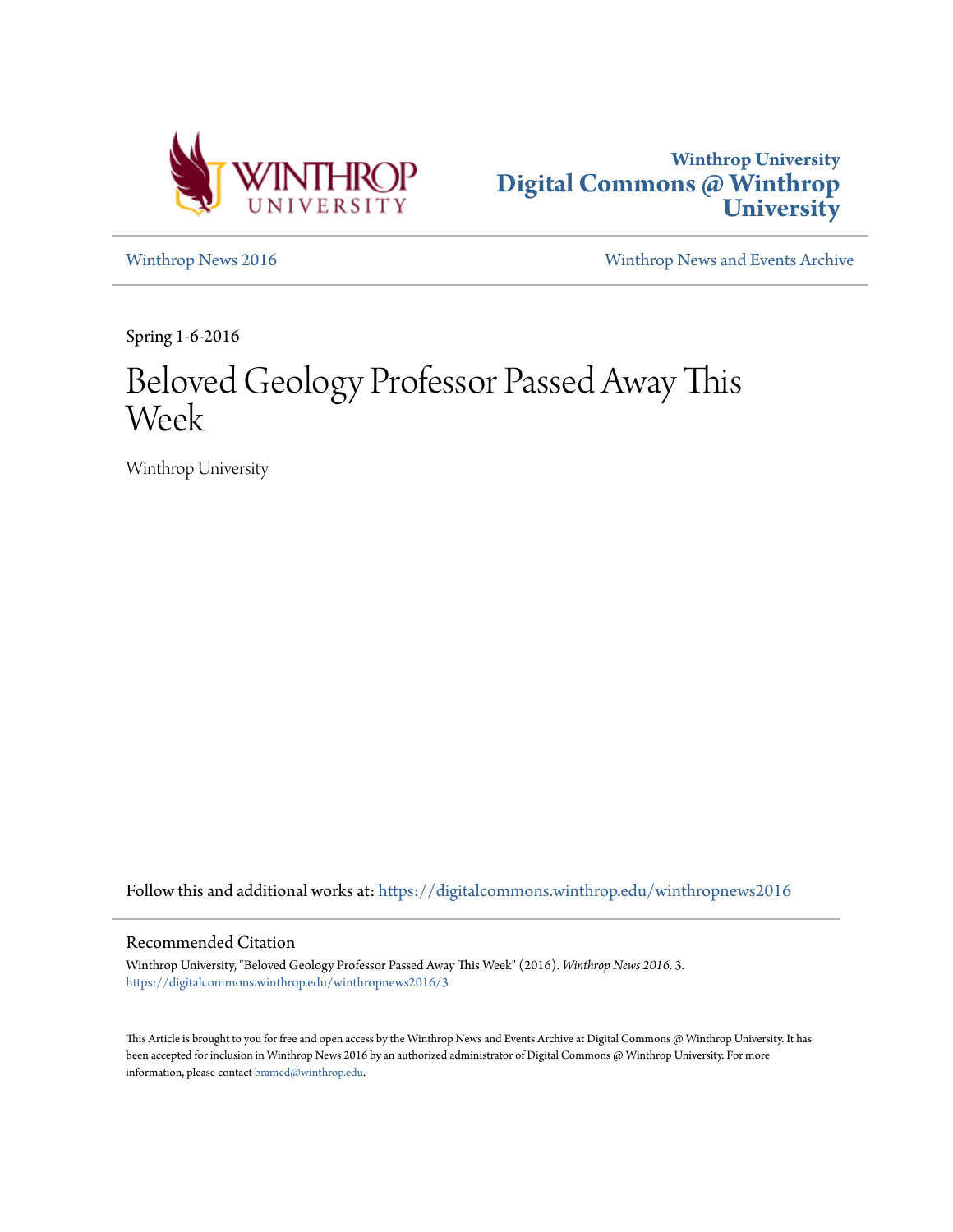All News Archives

RSS News Feeds

Winthrop in the News

上脸身。



A member of the Winthrop classes of 1963 and 1969, Boland spoke proudly that the Rock Hill schools and Winthrop shaped her and made her the dedicated faculty member she became. Her department chair, Pat Owens, said that Boland was a very special person who loved Winthrop and loved geology.

ROCK HILL, SOUTH CAROLINA – Winthrop University Geology Professor Irene Boland, 74, a Rock Hill native who earned her Ph.D. 33 years after completing her bachelor's degree and falling in love with geology, passed away Sunday, Jan. 3.

Her funeral will be held at 3 p.m. Wednesday, Jan. 13, at the Episcopal Church of Our Saviour. Greene Funeral Home Northwest Chapel is serving the family.

Irene Boland A member of the Winthrop classes of 1963 and 1969, Boland spoke proudly that the Rock Hill schools and Winthrop shaped her and made her the dedicated faculty member she became.

Her department chair, **Pat Owens**, said that Boland was a very special person. "She discovered a love for geology more than two decades after graduating from Winthrop. She then pursued and earned a Ph.D. in the field," he said. "Irene showed everyone that doing what you love is a wonderful way to live. She loved Winthrop; she loved geology.

"Most of all, she loved her students. Everyone in Sims Science Building was inspired by Irene," he said. "I know she infected each of us with a renewed passion and enthusiasm for teaching, for science and for students. We all loved her and will miss her greatly."

**Provost Debra Boyd** added that perhaps Boland's greatest lesson was the way she lived her life. "Irene never let the challenges she faced stand in the way of doing what she loved with passion, enthusiasm and excellence," she said.

Winthrop awarded Boland the **James Pinckney Kinard and Lee Wicker Kinard Award for Excellence in Teaching** at the December 2012 Commencement ceremony. Recognized for winning the Kinard teaching award by the York County Chamber of Commerce, she thanked her teachers at a chamber recognition breakfast for making her a lifelong learner.

She also was a recipient of the **Phi Kappa Phi Excellence in Teaching Award** in 2000. As a leader in her field in the Carolinas, Boland served on the Board of Directors of the Carolinas Geological Society and was its president in 2005.

In the last decade, Boland incorporated field trips into her geology lab courses, taught non-science majors, wrote a chapter on how geology affected the American Revolution battle of Eutaw Springs in a book focusing on military geology, and won a research council grant to develop a new laboratory manual for Winthrop's earth and space science sequence.

A few years ago, the **National Park Service** published the **Digital Geologic Map for Cowpens National Battlefield**. About 90 percent of the map was completed by Boland, an effort that took years of work.

**Professor**

**This Week**

**Passed Away**